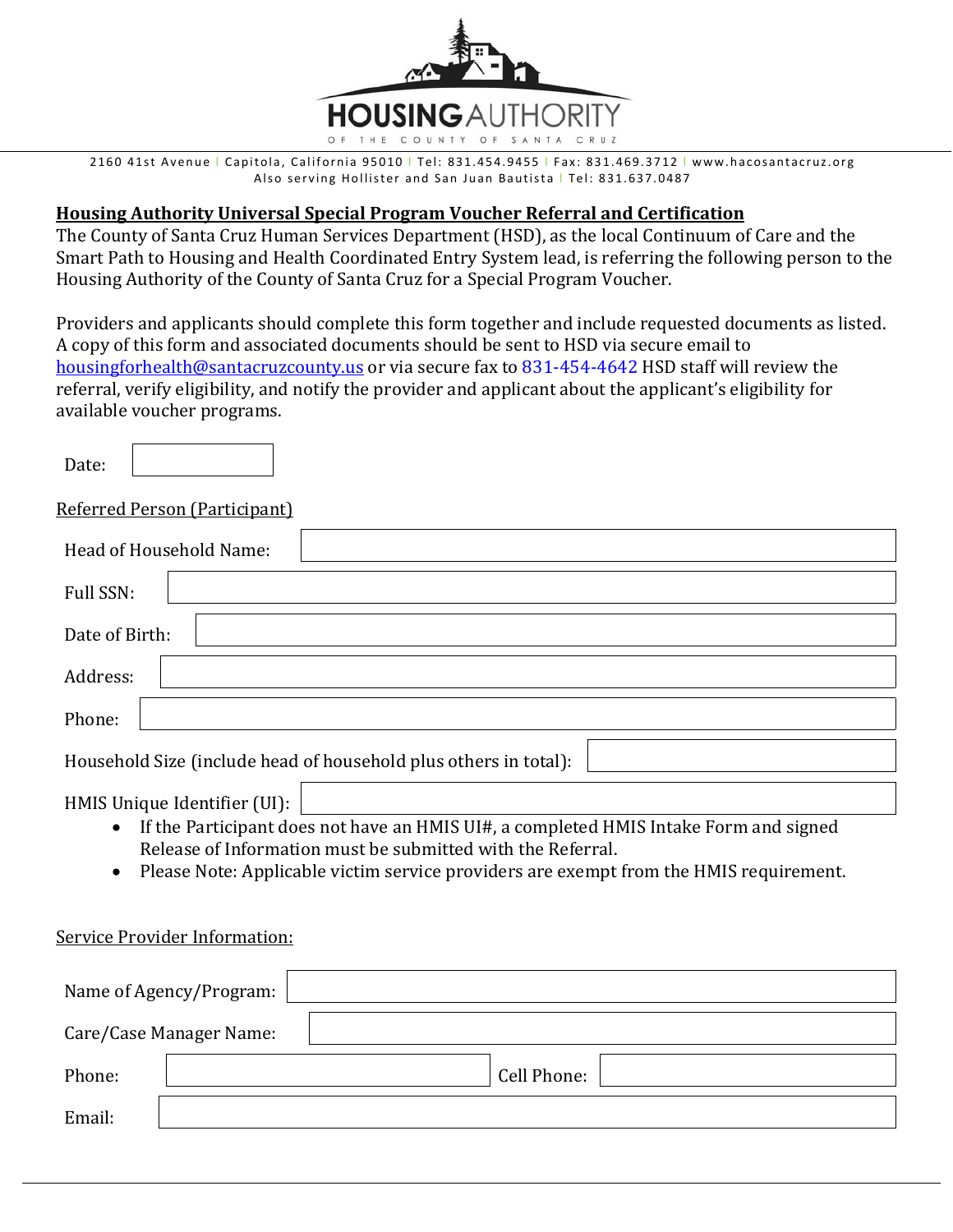## Special Voucher Eligibility Criteria

The Participant meets the following Eligible Group(s) being prioritized for a Special Program Voucher – please **check all that apply and document disabling health conditions to increase applicant's chances of getting a voucher:**

- ☐ **Eligible Group A** A household experiencing homelessness who is currently or formally residing in a County of Santa Cruz COVID-19 hotel, motel, veterans' hall shelter sites that are 65 or older or that have one or more chronic health conditions.
- ☐ **Eligible Group B** A household currently participating in a rapid re-housing program for households that were living on the streets or in a shelter prior to entering the program.
- ☐ **Eligible Group C** A household fleeing, or attempting to flee, domestic violence, dating violence, sexual assault, stalking, or other dangerous or life-threatening conditions that relate to violence against the individual or family member, has no other residence, and lacks the resources or support networks to obtain other permanent housing.
- ☐ **Eligible Group D** A household with a member who has a disabling health condition and is exiting a jail or prison to the streets or an emergency shelter because they are without housing resources.
	- Please Note: a completed disability verification must be submitted with the referral to be considered under Group D
- ☐ **Eligible Group E** To be considered for Eligible Group E, a household must meet **all 3 criteria** listed below (please check all that apply):
	- **Criteria #1** must be living in one of the following documented living situations at the time of referral:
		- $\Box$  Living in a place not meant for human habitation OR
		- ☐ Living in an emergency shelter or hotel/motel paid for by a government agency or nonprofit OR
		- $\Box$  Living in a transitional housing program that only serves formerly homeless individuals OR
		- $\Box$  Exiting an institution where the person resided for 90 days or less and stayed in an emergency shelter or place not meant for human habitation before entering the institution
	- **Criteria #2:**
		- $\Box$  Has an adult in the household with a documented disabling health condition that is expected to be of long-continuing or indefinite duration AND substantially impedes the person's ability to live independently AND could be improved by the provision of more suitable housing conditions OR
			- Please Note: a completed disability verification must be submitted along with the referral to be considered under this criterion
		- $\Box$  Has at least one child in the household under the age of 18 living with a documented parent or guardian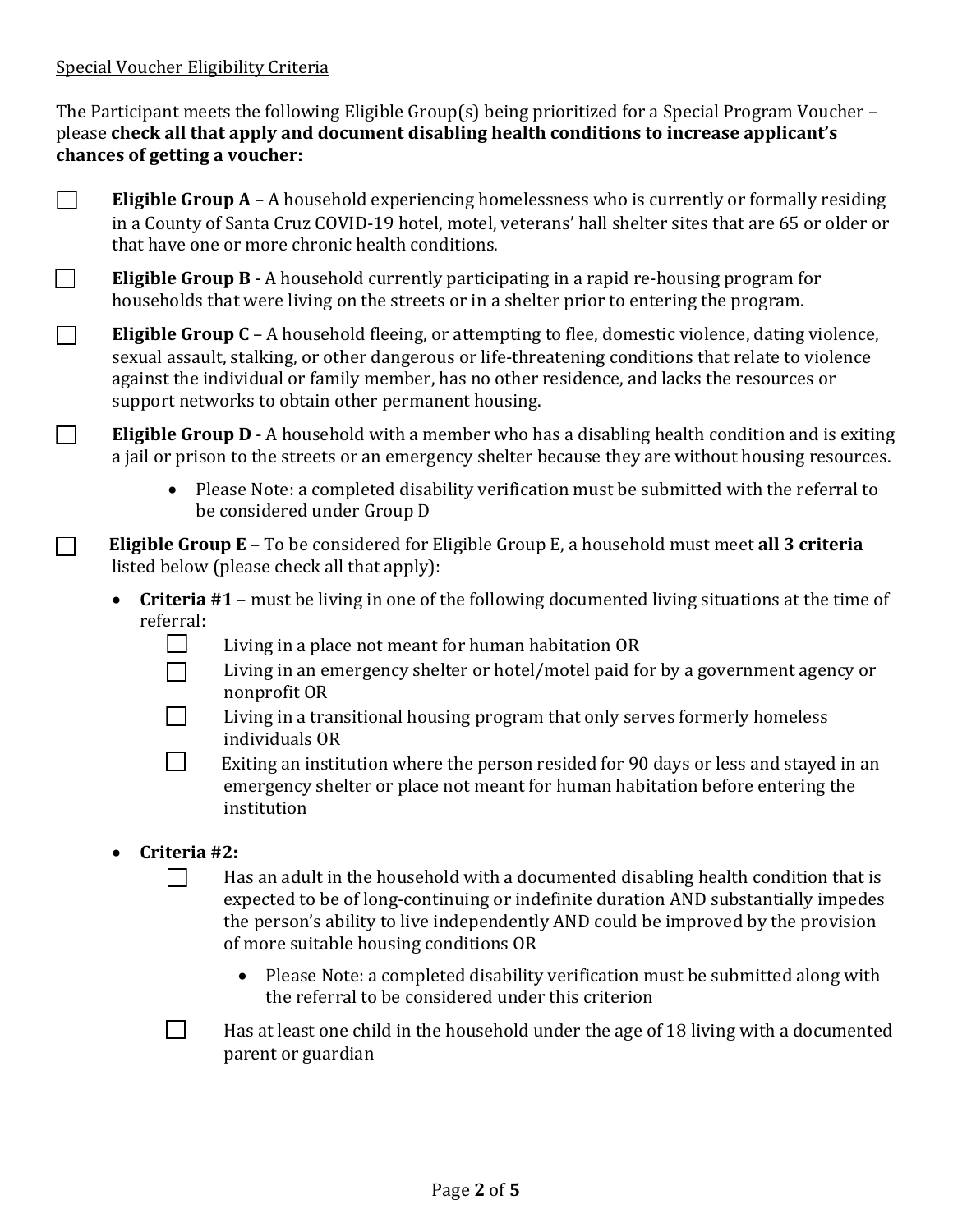# **Criteria #3:**

| Completed a COVID-19 homelessness referral within the past 12 months and prior |
|--------------------------------------------------------------------------------|
| to July 1, 2021 OR                                                             |

| Completed a Smart Path Coordinated Entry assessment within the past 12 months |
|-------------------------------------------------------------------------------|
| and prior to July 1, 2021                                                     |

☐ **Eligible Group F**: A household must meet **all the criteria** listed below to be considered under Eligible Group F.

- Please Note: a completed disability verification must be submitted with the referral to be considered under Group F:
- $\Box$  Literally homeless as defined by the HUD HEARTH Act, in Federal Register Vol. 76, No. 233

 $\Box$  Considered vulnerable to COVID-19 due to existing medical conditions as defined by the Center for Disease Control and the State of California

- $\Box$  At least one non-elderly adult household member who has a disability:
	- Non-elderly is defined as a person who is at least 18 years of age but less than 62 years.
	- Having a disability is defined as a person who:
		- a. Receives Social Security Disability Insurance (SSDI), Supplemental Security Income (SSI) OR
		- b. Is determined to have a physical, mental, or emotional impairment that:
			- 1. Is expected to be of long-continued and indefinite duration.
			- 2. Substantially impedes his or her ability to live independently and Is of such a nature that the ability to live independently could be improved by more suitable housing conditions.

This definition does not include a person whose disability is based solely on any drug or alcohol dependence.

### Required Supporting Documentation

Please check all that apply/are provided with the referral form:

- Housing Authority Consent forms signed by the Participant:
	- □ Consent form with the County of Santa Cruz Housing for Health Division listed as the Authorized Agency provided
	- ◯ Consent form with the Service Agency listed as the Authorized Agency provided

## HMIS information:

- Participant has an HMIS UI
- Service provider id exempt from providing HMIS information
- ☐ Completed HMIS Intake form provided
- HMIS Release of Information signed by the participant
- Disability Verification:
	- Participant's Voucher eligibility does not require a disability verification
	- ☐ Completed Disability verification Form provided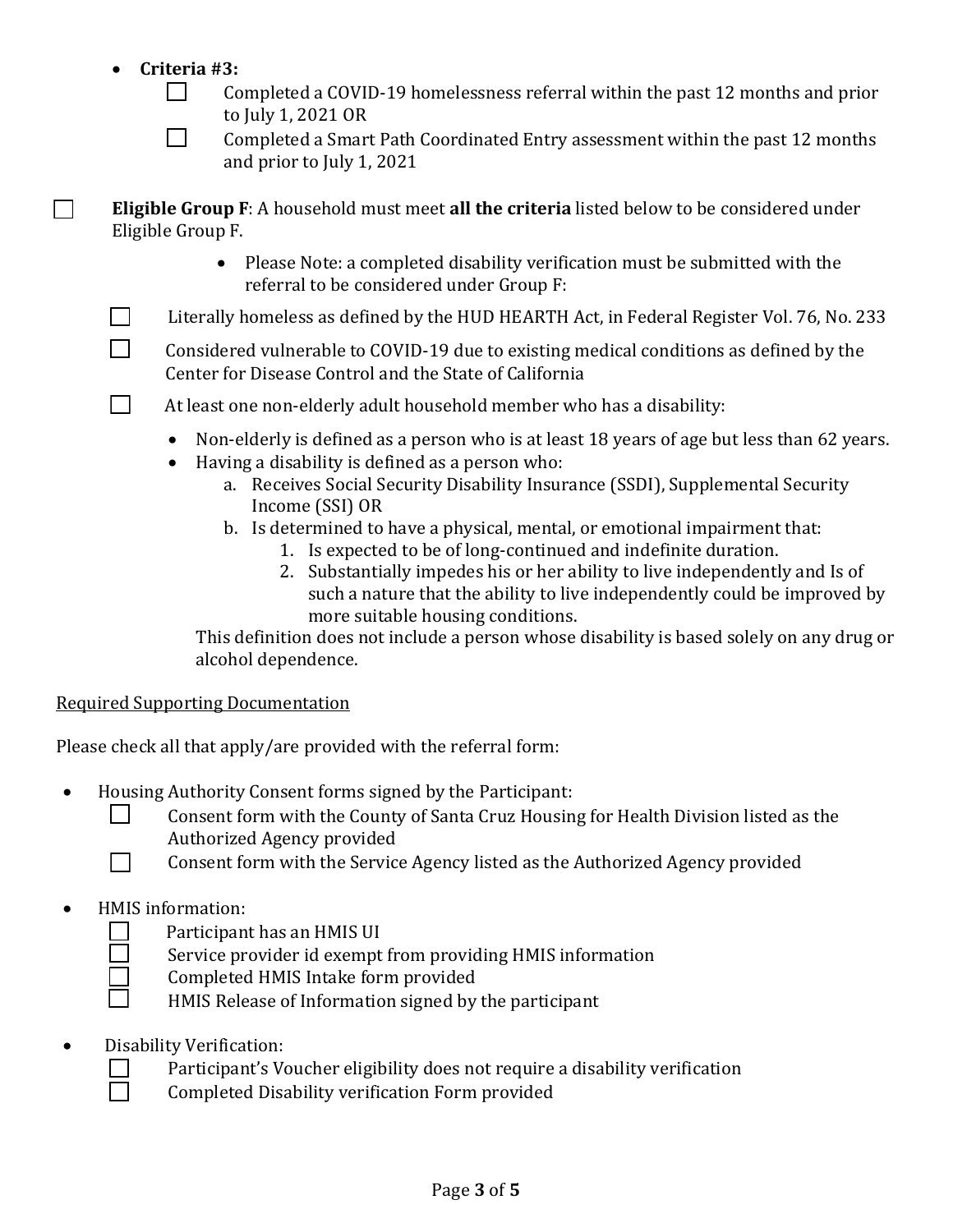## Service Provider Verification:

Check all that apply:



 $\Box$  I agree to provide the following supports to Participant, for a minimum of six months from the Participant's permanent housing move-in date, including:

- Assistance with completing Voucher application materials and obtaining necessary supporting documentation to support referrals and applications for assistance, while aiding households in addressing barriers; AND
- Supporting the Housing Authority in ensuring appointment notifications get to eligible households and assisting households with attending meetings with the Housing Authority; AND
- Housing search and rental application assistance; AND
- Ensuring the household secures the supports necessary to successfully maintain their housing.

 $\Box$  To my knowledge, the information provided in this document is correct and true. I certify that the information provided above is true, correct, and complete to the best of my knowledge, and will be relied upon for purposes of determining eligibility to receive an Emergency Housing Voucher. Any misstatement or false statement may result in denial / loss of assistance for the Participant.

| Service Provider Printed name: |  |
|--------------------------------|--|
| Service Provider Signature:    |  |